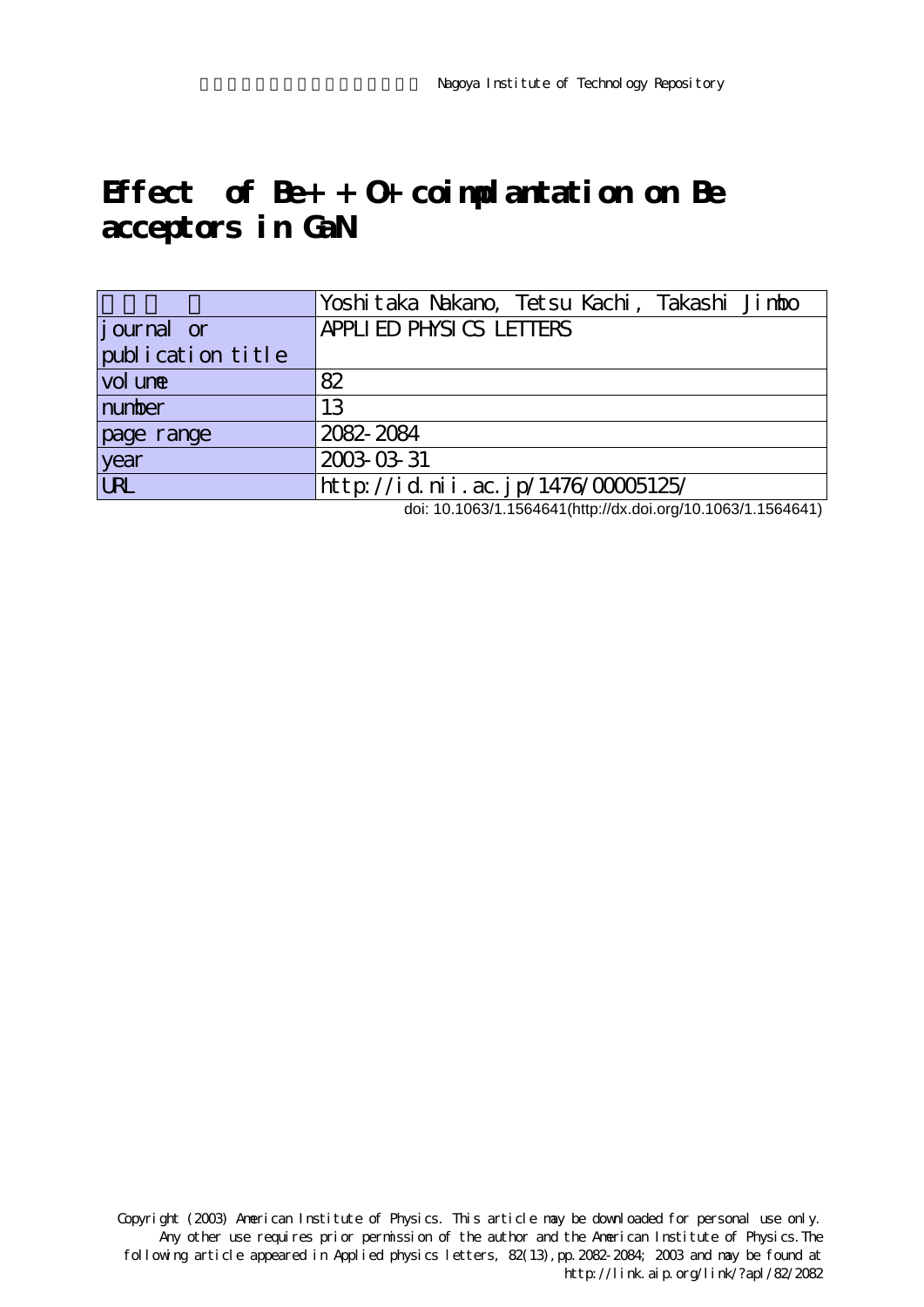## Effect of Be<sup>+</sup>+O<sup>+</sup> coimplantation on Be acceptors in GaN

Yoshitaka Nakano<sup>a)</sup> and Tetsu Kachi

*Toyota Central Research and Development Laboratories, Inc., Nagakute, Aichi 480-1192, Japan*

Takashi Jimbo

*Nagoya Institute of Technology, Gokiso, Showa, Nagoya 466-8555, Japan*

(Received 4 December 2002; accepted 5 February 2003)

*P*-type regions were produced in undoped GaN films by  $Be^+$  and  $Be^+ + O^+$  implantation and subsequent annealing at temperatures between  $1000$  and  $1050$  °C. From thermal admittance spectroscopic measurements, the activation energy of the Be acceptor level was found to decrease from  $\sim$ 240 to  $\sim$ 163 meV by the implantation of additional O atoms, which is in reasonable agreement with the improvement in *p*-type doping characteristics determined by room-temperature Hall-effect measurements. These results indicate that  $Be^+ + O^+$  coimplantation reduces the depth of the Be acceptor level based on a site-competition effect. Therefore, these acceptor levels are most probably attributable to Be atoms at interstitial and Ga-lattice sites. © *2003 American Institute of Physics.* [DOI: 10.1063/1.1564641]

In GaN device fabrication, acceptor doping has long been a serious problem. Beryllium (Be) is one of the more promising acceptor impurities for GaN because the theoretical value of its ionization energy when residing on a Galattice site in wurtzite GaN is calculated to be  $\sim 60$  meV.<sup>1,2</sup> For electronic device design, especially from a selective-area doping point of view, the light  $Be<sup>+</sup>$  ions can be implanted deeper into GaN for a given implantation energy, and they cause less damage in the lattice than  $Mg^+$  ions, the most commonly used *p*-type dopant.

Recently, we have reported that some slight electrical *p*-type activity was achieved for Be-implanted GaN and that the Be-related acceptor level was located  $\sim$ 231 meV above the valence band from thermal admittance spectroscopy  $(TAS)$  measurements.<sup>3</sup> This is much deeper than that theoretically expected. This deepening of the activation energy of Be acceptors is considered to be associated with imperfect incorporation of the implanted  $Be<sup>+</sup>$  ions. In the case of conventional  $Be^+$  implantation, where one kind of dopant is used, the generation of many N vacancies may occur in the implanted region after the activation annealing process, resulting in Be atoms residing at interstitial sites in GaN. Therefore, in order to suppress the N vacancies, a N-rich condition should be created prior to  $Be^+$  implantation.<sup>4–8</sup> Considering that O atoms are apt to substitute at N-lattice sites, the implantation of additional O atoms into GaN might be expected to increase the probability that Be atoms will occupy a Ga-lattice site. In this study, the acceptor levels in  $Be + O$  coimplanted GaN have been investigated electrically, and the results are compared to those of conventional Beimplanted GaN.

The epitaxial GaN films used in these experiments were 2.5  $\mu$ m thick. They were grown on *a*-plane sapphire substrates by atmospheric pressure metalorganic chemical-vapor deposition (MOCVD) at 1130  $^{\circ}$ C, with a pre-deposited 20 nm AlN buffer layer grown at 420 °C. The GaN films were

not intentionally doped, but had a background *n*-type carrier concentration of  $\sim 5 \times 10^{15}$  cm<sup>-3</sup>. After growth, the GaN samples were implanted, using  $O_2$  gas and Be metal as the sources of the  ${}^{16}O^+$  and  ${}^{9}Be^+$  species, respectively. Prior to the  $O^+$  implantation, a 100 nm thick Ni layer was deposited on the top surface of the samples by electron-beam evaporation in order to reduce the implantation induced damage. Then, multiple step  $O^+$  implantation was performed as follows. The  $O^+$  ions were implanted at 400, 300, 250, 200, 150, and 110 keV with dosages of  $4.5 \times 10^{14}$ ,  $8 \times 10^{13}$ , 1.2  $\times 10^{14}$ ,  $1.3\times 10^{14}$ ,  $7\times 10^{13}$ , and  $1.5\times 10^{14}$  cm<sup>-2</sup>, respectively, to produce a mean O concentration of  $2 \times 10^{19}$  cm<sup>-3</sup> to a depth of  $\sim 0.4$   $\mu$ m. After removing the Ni layer, a 300 nm thick Ni layer was deposited again prior to the  $Be<sup>+</sup>$  implantation. Then, multiple step  $Be^+$  implantation was performed; the  $Be<sup>+</sup>$  ions were implanted at 350, 250, and 170 keV with dosages of  $6 \times 10^{14}$ ,  $2.5 \times 10^{14}$ , and 4  $\times 10^{14}$  cm<sup>-2</sup>, respectively, to produce a mean Be concentration of  $2 \times 10^{19}$  cm<sup>-3</sup> to a depth of  $\sim 0.4$   $\mu$ m. Conventional Be- and O-implanted GaN samples were also prepared with mean concentrations of  $2 \times 10^{19}$  cm<sup>-3</sup> (depth=0.4  $\mu$ m) for reference. In the case of the  $Be^{+}+O^{+}$  coimplantation, the O/Be ratio was kept at about 1 for optimum doping.<sup>5-7</sup> All of the implants were carried out at room temperature at an incident angle 7° off the surface normal. After implantation, the Ni layer was removed and then a 500 nm thick  $SiO<sub>2</sub>$ capping layer was deposited on the surface by radiofrequency sputtering at room temperature to provide an encapsulation cap for the subsequent implant activation anneal. All of the samples were annealed at temperatures between 950 and 1100 °C for 5 min in flowing N<sub>2</sub> gas. Following the annealing step, HF was used to remove the  $SiO<sub>2</sub>$  cap. From secondary ion mass spectrometry (SIMS) measurements, the Be concentration to a depth of  $\sim 0.4 \mu$ m was confirmed to be about  $2 \times 10^{19}$  cm<sup>-3</sup> for both Be- and Be+O-implanted GaN samples before the activation anneal, which is in reasonable agreement with a calculation made using transport of ions in matter (TRIM) software. Additionally, annealing caused the implanted Be atoms to diffuse slightly towards the near-

a)Electronic mail: y-nakano@mosk.tytlabs.co.jp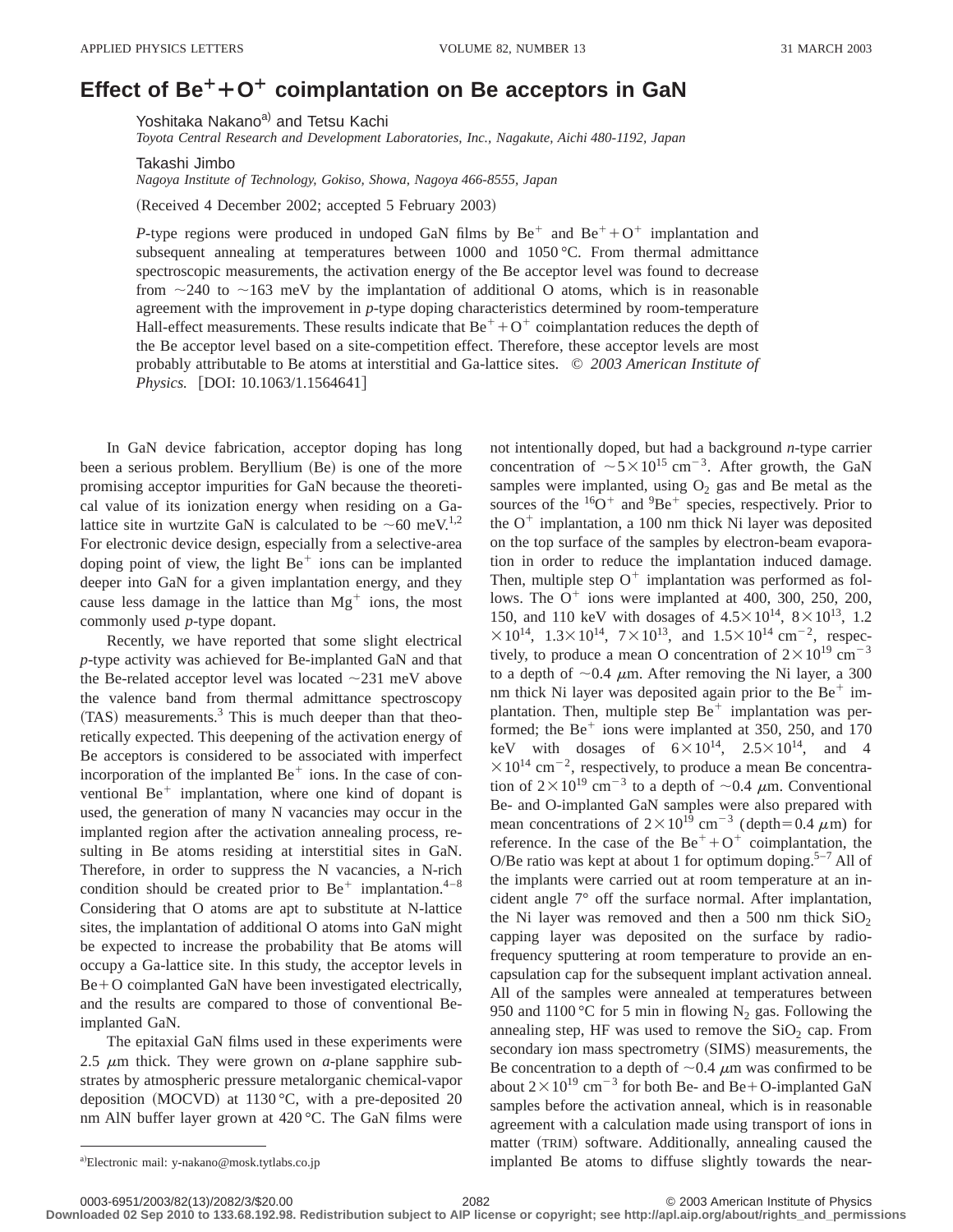

FIG. 1. Sheet carrier concentration as a function of the annealing temperature of Be- and Be+O-implanted GaN.

surface region  $(\sim 100$  nm from the surface) regardless of whether there was implantation of additional O atoms. The Be-diffusion level was almost the same under all annealing conditions, resulting in identical Be SIMS profiles regardless of the annealing temperature. Moreover, the SIMS profiles of implanted O atoms both before and after annealing were unchanged, in agreement with the profiles calculated by TRIM. Furthermore, no Ni atoms were detected in any of the implanted samples. This suggests that the diffusion of Ni atoms into GaN from the Ni layer does not occur during the implantation process and consequently that the use of the Ni layer to reduce the implantation induced damage does not influence the Be-doping characteristics, as discussed later. The type of carrier of the Be- and  $Be+O-<sub>i</sub>$ mplanted GaN samples was determined by room-temperature Hall-effect and electrical measurements. For the conventional O-implanted samples, the implanted O atoms became electrically active as an *n*-type dopant after annealing at 1100 °C. Some electrical measurements were conducted on lateral dotand-ring Schottky diodes fabricated using Pt as the Schottky metal.<sup>3,9,10</sup> Capacitance–frequency  $(C - f)$ , conductance– frequency  $(G/\omega - f)$ , and capacitance–voltage  $(C - V)$  measurements were performed at room temperature at an ac modulation level of 30 mV and frequencies ranging from 100 Hz to 10 MHz. TAS measurements were performed at an ac modulation level of 30 mV and frequencies ranging from 100 Hz to 30 kHz, covering the temperature range from 85 to 480 K.

Figure 1 shows the room-temperature sheet carrier concentration,  $n_s$ , of the Be- and Be+O-implanted GaN samples as a function of the annealing temperature. The behavior of  $n_s$  may be classified into three regions: (a), (b), and  $\alpha$  with respect to carrier type. In region  $\beta$  where the annealing temperature is between 1000 and 1050 °C,  $n_s$  tends to decrease significantly for both Be- and Be $+$ O-implanted samples. These samples are the only ones displaying *p*-type characteristics, with small mobility,  $\mu$ , in the region of 1–3 cm<sup>2</sup>/V s. Furthermore, the  $n<sub>s</sub>$  of the Be+O-implanted samples is relatively higher than that of the Be-implanted samples, indicating that the implantation of additional O atoms improves electrical *p*-type activation. On the other hand, samples annealed in regions  $(a)$  and  $(c)$  show *n*-type characteristics, which may be caused by the implantation induced



FIG. 2. Room-temperature frequency dependence of the capacitance of Beand Be+O-implanted GaN after annealing at 1050 °C. The inset shows the frequency dependence of the conductance at room temperature.

respectively. In particular, the significant increase in  $n<sub>s</sub>$  seen for the Be+O-implanted sample after annealing at  $1100^{\circ}$ C is considered to be due to the combined effect of N-vacancy formation and electrical O-activation induced by hightemperature annealing, as mentioned above.

Figure 2 shows room-temperature  $C - f$  curves at zero dc bias for Schottky diodes based on Be- and Be $+$ O-implanted GaN samples after annealing at 1050 °C. Regardless of the O implantation, the capacitance measured varies markedly with the frequency for both samples. This variation in capacitance is most likely due to a typical dispersion effect characteristic of deep Be acceptors; depending on frequency, there is competition between deep impurities and the dopant character.<sup>11,12</sup> Here, the low-frequency capacitance  $C_L$  is determined by carrier exchange between the Be-related impurity level and the valence band, reflecting the electrical activity of the implanted Be atoms, whereas above the capacitance cutoff frequency  $f_c$  (impurity transition frequency), hole modulation of the depletion layer edge governs the electrical response. In view of the fact that there is a peak at  $f_c$  in the conductance  $G/\omega$ , the characteristic frequencies  $f_c$  are estimated to be  $\sim$  2.2 and  $\sim$  28.2 kHz for the Be- and  $Be+O$ -implanted samples, respectively, as shown in the inset of Fig. 2. Thus, a significant increase in  $f_c$  occurs due to the implantation of additional O atoms. This result indicates that shallower acceptor levels may be newly formed by coimplantation of  $Be^+$  and  $O^+$  based on a site-competition effect.<sup>10</sup> From  $C-V$  measurements at 1 kHz, the net acceptor concentration  $(N_a-N_d)$  was calculated to be  $\sim 1.5$  $\times 10^{17}$  cm<sup>-3</sup> for the Be+O-implanted sample. As shown in Fig. 2,  $C_L$  is estimated to be about 43 pF for both samples, which suggests that the effective acceptor concentration of the Be-implanted sample is at the same level as that of Be 1O-implanted sample. These acceptor concentrations are much smaller than the Be concentration of  $2 \times 10^{19}$  cm<sup>-3</sup> determined by the SIMS measurements. This result indicates that much implantation induced damage still remains and may compensate for the holes generated by the deep Be acceptors in both samples. Therefore, the higher Be activation rate caused by the introduction of O atoms is most likely to be the dominant factor for improvement of the *p*-type doping characteristics, as mentioned in Fig. 1.

damage and the formation of N vacancies during the anneal, Figures  $3(a)$  and  $3(b)$ , respectively, show typical TAS spectra measured under zero dc bias for Schottky diodes fab-**Downloaded 02 Sep 2010 to 133.68.192.98. Redistribution subject to AIP license or copyright; see http://apl.aip.org/about/rights\_and\_permissions**